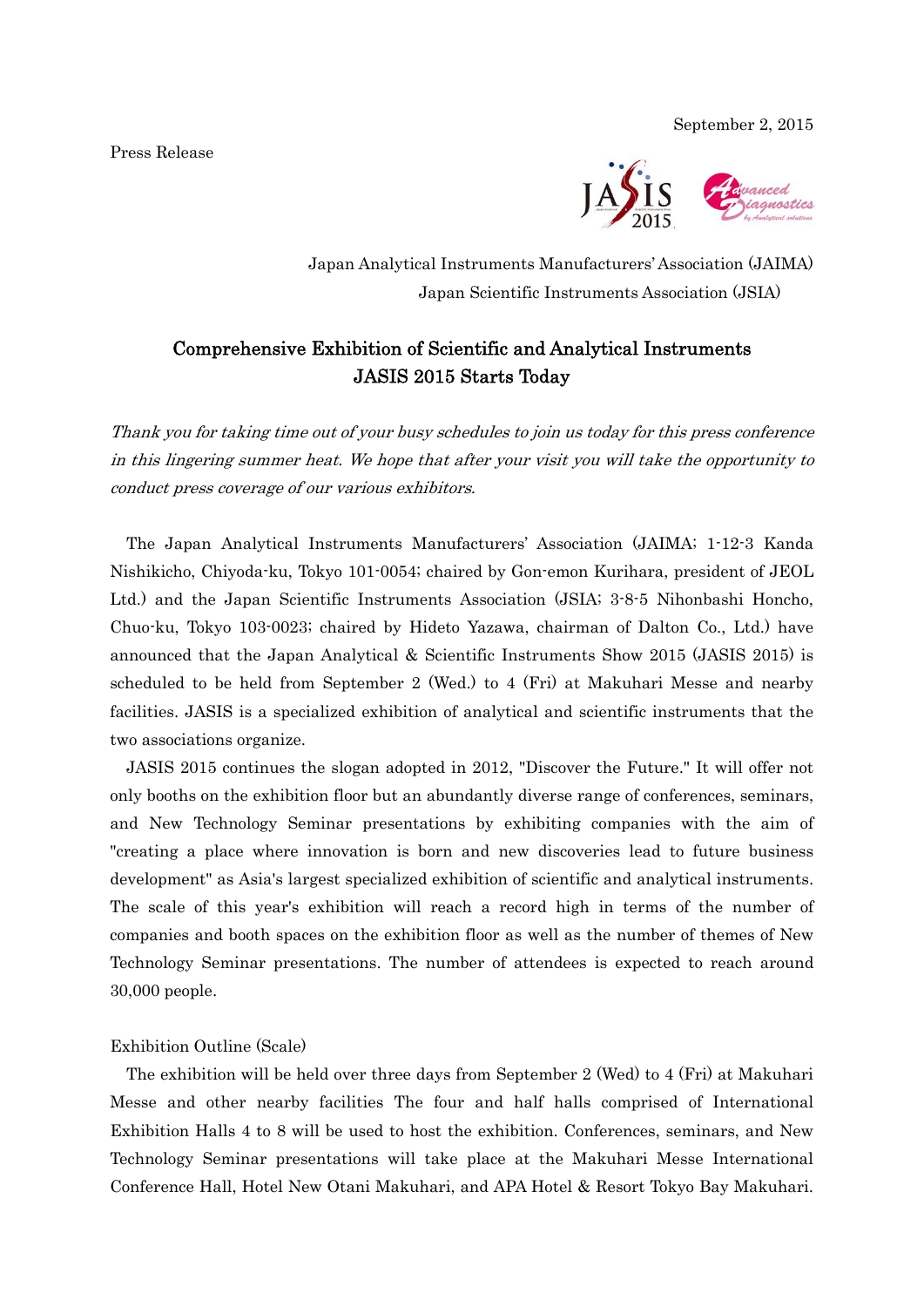The scale of the exhibition will reach a record high of 497 companies and 1,472 booth spaces. Exhibitors from 11 foreign countries, including the United States, United Kingdom, China, and South Korea, will participate in the show.

The number of applications for New Technology Seminar presentations surpasses last year's 355 themes to reach a record high of 360.

#### Main Programs

Special Project: Advanced Diagnostics Innovation Zone

The Advanced Diagnostics Innovation Zone, which is a special project that features advanced diagnostic solutions based on analytical instruments and the life science-related businesses they create, will be expanded further than that of last year's show.

#### Advanced Diagnostics Innovation Zone http://www.jasis.jp/exhibitors/advance.html

The Advanced Diagnostics Innovation Zone is a special project that has been held at JASIS since 2013 under the different zone name in a large-scale zone within the JASIS venue to publicize activities aimed at creating new markets for scientific and analytical instruments in this field. The scale of the zone will double from last year to approximately  $1,500$  m<sup>2</sup>. Advance registrations have already hit a total of approximately 4,000 people, indicating strong interest in the event.

Leading researchers will present keynote lectures, in which they will discuss global trends, Japanese strategies, and cutting-edge research on the highly-anticipated topics of advanced diagnostics, drug discovery, preventive medicine, and food science. In addition to seeing a significant increase in general exhibitors from 2014 to a total of 52 companies and institutions, the Exhibition Zone will feature a special exhibition titled, "Big Data and Informatics—Exceeding the Limits of Human Cognition," which will introduce integrated data analysis platforms and databases that are becoming increasingly useful in recent years in the areas of advanced diagnostics, drug discovery, preventive medicine, and food science research. The zone will also include a lecture hall where exhibiting companies can give presentations to share the latest information, disseminating a lot of information in various ways.

Science Seminar (September 3 [Thu.] from 1 p.m. at Hotel New Otani Makuhari, 2F Rei Hall) Professor Takuya Matsuzaki of Nagoya University will present a keynote lecture titled, "Can a Robot Get into the University of Tokyo?" We have already received more applications than the fixed capacity of 200 people.

・The lecture will present artificial intelligence and its relation to the recent topics of big data and deep learning.

Associate Professor Takuya Matsuzaki of the Graduate School of Engineering of Nagoya University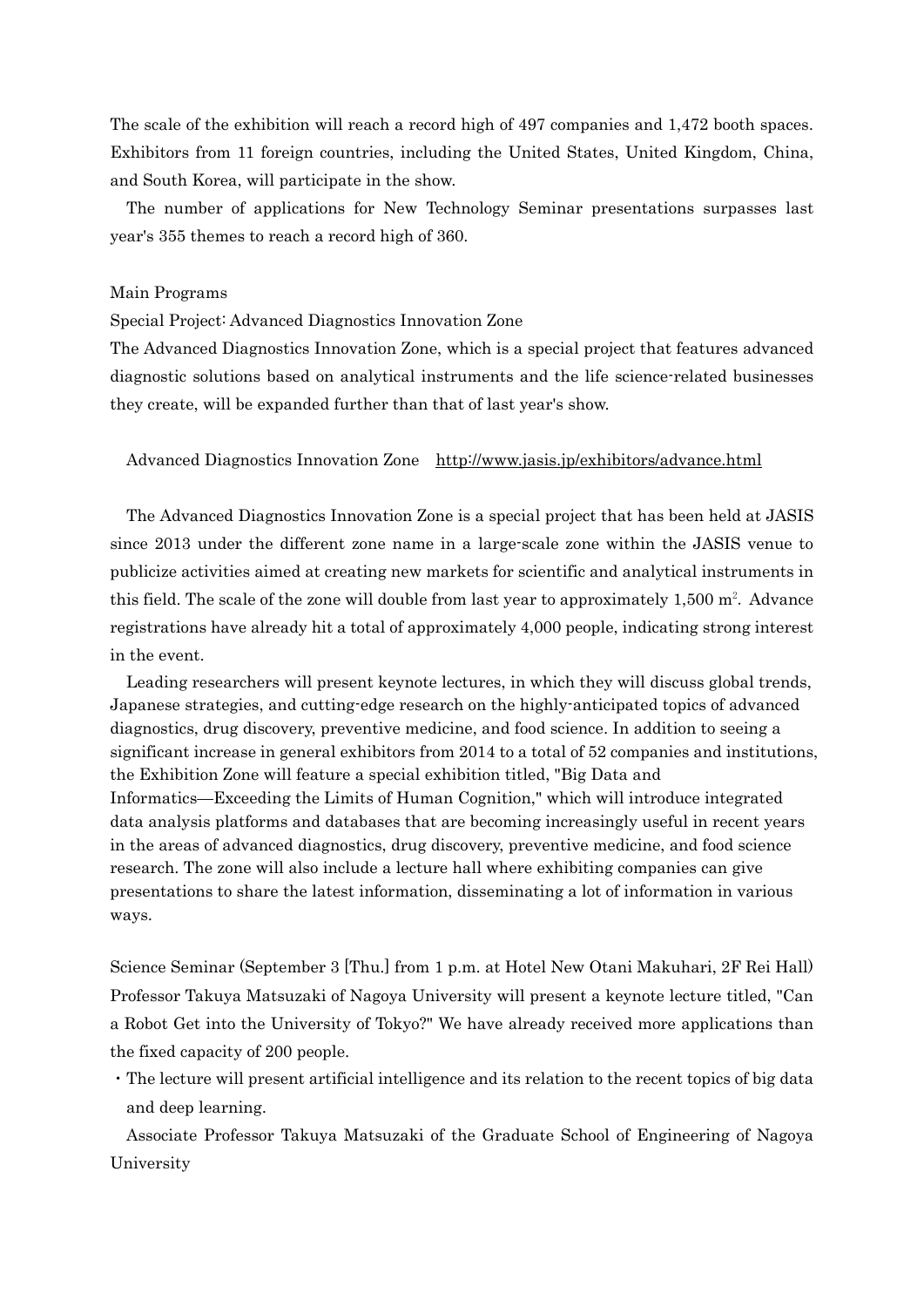http://www.jasis.jp/seminar/science.html

Japanese Pharmacopoeia Seminar (September 4 [Fri.] from 2 p.m. at the Makuhari Messe International Conference Hall, 2F International Conference Room)

The lecture on the topic of the "Latest Information about the 17th Edition of the Japanese Pharmacopoeia" will be provided. The number of applications for the lecture has already exceeded the capacity of 400 people.

・"Overview of the 17th Edition of the Japanese Pharmacopoeia"

Issei Takayama, Doctor of Science, Pharmaceutical Standards Department, Pharmaceuticals and Medical Devices Agency

・"Physicochemical and Formulation Testing Method Revisions in the 17th Edition"

Chikako Yomota, Doctor of Pharmacology, Pharmaceutical and Medical Device Regulatory Science Society of Japan

http://www.jasis.jp/seminar/pharmacopoeia.html

# JASIS Conferences and Seminars

The JASIS Conference will host a record-setting 30 organizations and 52 sessions (28 organizations and 51 sessions in 2014). The Conference started on September 1, one day earlier than the show, and is scheduled to be held for four days. The international conference sessions will present a broad schedule of programs including a U.S. symposium, the Royal Society of Chemistry (RSC) Tokyo International Conference, a China forum, a South Korea forum, and an Asia technical forum. The extensive lineup also includes the popular JAIMA seminars (11 seminars in total), JAIMA symposium, and JSIA seminars. Conference and seminar overview: http://www.jasis.jp/seminar/jasis.html

List of programs: http://www.jasis.jp/jasis-conference/

(Refer to the program titles below. The latest details and updates are also listed on our web site.)

#### Fourth Certification of the Heritage of Analytical and Scientific Instruments

This year will mark the fourth certification of analytical and scientific instrument heritage. Continuing from last year, entries were also received from applicants other than the two hosting organizations. A certification ceremony will be held on September 2 in front of the Hall 6 on the second floor of the exhibition hall. In addition, there will be a special section at the event site where certified instruments and panels will be on display.

http://www.jasis.jp/information/heritage.html

#### Scientific Experiment Show

The scientific experiment show "Scientific Investigation and Instrumental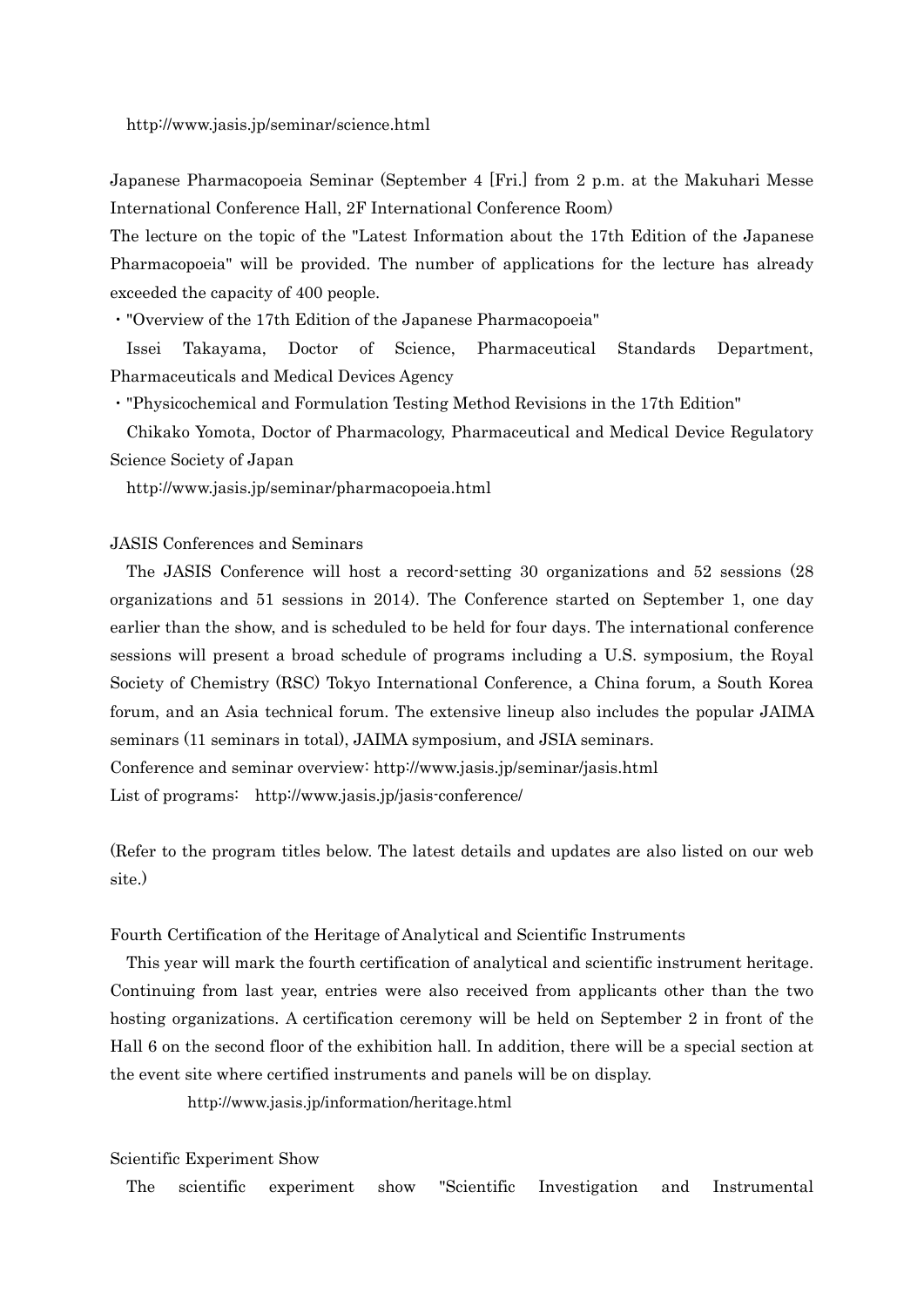Analysis—Unlocking the Truth" is scheduled to take place on September 4 (Fri.) in the event square. Scientific investigation using scientific methods to obtain clues from trace evidence is important in criminal and accident investigations along with traditional methods such as interviewing persons of interest and witnesses. Among a wide variety of scientific investigation methods, analytical instruments are particularly used within the fields of physical analysis and identification. This show will primarily demonstrate by way of experiment the principles of spectral instrument analysis methods used in scientific investigations. (With cooperation from the Japan Science Foundation [Science Museum])

## Useful Tools for Visitors

- Materials such as the Kagaku Bunseki Kiki Souran 2015 (2015 Overview of Scientific and Analytical Instruments; printed and DVD editions) and the Bunseki Kiki no Tebiki (Analytical Instrument Handbook) will be distributed free-of-charge at a special section at the event site (while supplies last).
- ・Due to the rapid increase in the number of smartphone users in recent years, a dedicated JASIS exhibition app is being prepared for mobile use. The app will provide convenient tools such as map and schedule features to visitors.
- ・A free shuttle bus will operate between Makuhari-Hongo Station and the event site (passing through Kaihin-Makuhari Station), and a free bus will also connect Tsukuba Station with the event site.

Main Events Scheduled for the Opening Day (September 2)

■Press conference from 11 a.m. on September 2 (Wed.) (Hotel New Otani Makuhari, 2F Sumire Hall)

■Certification ceremony for the heritage of analytical and scientific instruments from 4 p.m. on September 2 (Wed.)

(in front of the Hall 6 on the second floor of the exhibition hall)

■Celebration party from 5:30 p.m. on September 2 (Wed.) (Hotel New Otani Makuhari, 2F Tsuru Hall)

### Press Room

●A press room has been prepared for members of the media on the north side of the Hall 6 on the first floor of the exhibition hall. The room provides wireless Internet access and cold beverages in the refrigerator. Please feel free to use these amenities.

## Guide to the On-site Office

●As the organizer, we endeavor to operate the event to the satisfaction of the attendees and the exhibitors. The organizer's office is located on the north side of the Hall 6 on the first